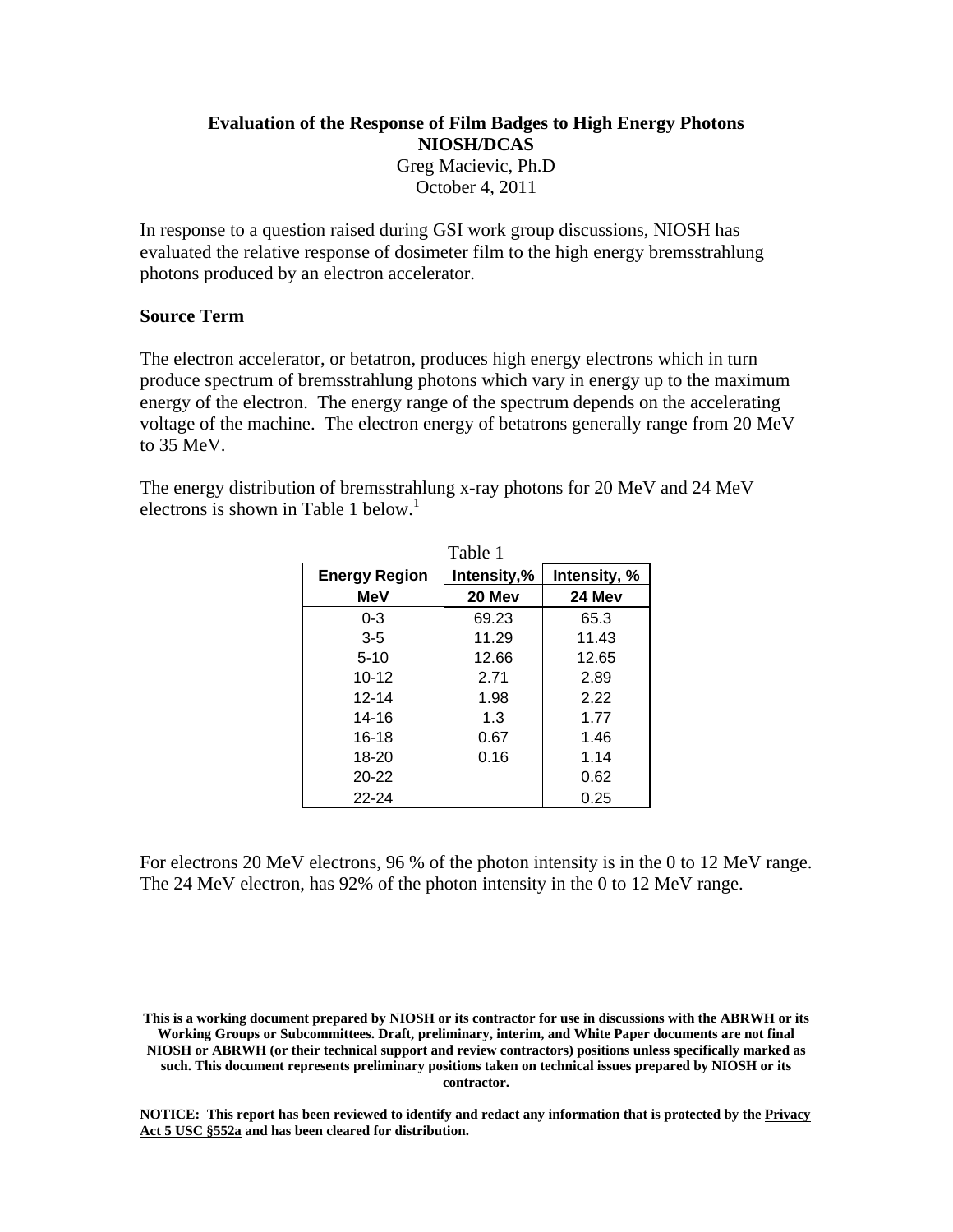### **Dosimeter**

A radiation monitoring dosimeter is made up of photographic emulsion and a holder which incorporates filters made up of differing density materials to smooth energy response. The emulsion darkens with photon exposure. This darkening or density is a function of intensity and energy of the photons.

The emulsion is essentially made of silver halide and a substrate. Table 2 provides the composition of emulsions from several manufacturers in the early  $1960s^2$ . The compositions are similar with some variation based on the particular type of radiation to be detected.

| Substanceb    | Ilford<br>G, K, L<br>series<br>(58%<br>R.H. | Eastman<br>NTA&<br><b>NTB</b><br>$(50\%$<br>R.H. | Eastman<br><b>NTC</b><br>$(50\%$<br>R.H. | Eastman<br>NTB-4<br>$(50\%$<br>R.H. | Fuji<br>ET-7A<br>$(65\%$<br>R.H. | Agfa-<br>Wolfen<br>$K-2$<br>(60%<br>R.H.) |
|---------------|---------------------------------------------|--------------------------------------------------|------------------------------------------|-------------------------------------|----------------------------------|-------------------------------------------|
| Ag            | 1.817                                       | 1.35                                             | 0.74                                     | 1.755                               | 1.74                             | 1.76                                      |
| Br            | 1.338                                       | 0.97                                             | 0.53                                     | 1.335                               | 1.26                             | 1.29                                      |
|               | 0.012                                       | 0.04                                             | 0.02                                     |                                     | 0.049                            | 0.05                                      |
|               | 0.277                                       | 0.29                                             | 0.40                                     | 0.289                               | 0.278                            | 0.29                                      |
|               | 0.0534                                      | 0.05                                             | 0.07                                     | 0.0534                              | 0.0344                           | 0.06                                      |
|               | 0.249                                       | 0.39                                             | 0.46                                     | 0.313                               | 0.161                            | 0.30                                      |
|               | 0.074                                       | 0.09                                             | 0.11                                     | 0.0764                              | 0.010                            | 0.07                                      |
|               | 0.007                                       |                                                  |                                          |                                     | 0.015                            | 0.02                                      |
| Total         | 3.8278                                      | 3.19                                             | 2.34                                     | 3.8218                              | 3.75                             | 3.84                                      |
| illver halide | 82.8%                                       | 74.0%                                            | $55.0\%$                                 | $80.8\%$                            | $81.3\%$                         | $80.8\%$                                  |
| Gel phase     | $17.2\%$                                    | $26.0\%$                                         | $45.0\%$                                 | $19.2\%$                            | $18.7\%$                         | $19.2\%$                                  |

| . . |  |
|-----|--|
|     |  |

CHEMICAL COMPOSITION OF CERTAIN NUCLEAR EMULSIONS<sup>®</sup>

The film holder consists of a structural base and a set of filters. The number and type of filters provide information on the energy and type of radiation to which it is exposed. The filters consist of bare film, plastic and varying density metal. Of particular interest is the response of the film under metal filters to high energy photons. As the photon energy increases the density under the metal filter is greater than that of bare film. Figures 1 and 2 below, which were taken from Attix<sup>2</sup> et al. and Yoder and Zelac<sup>3</sup>, illustrate this effect.

**This is a working document prepared by NIOSH or its contractor for use in discussions with the ABRWH or its Working Groups or Subcommittees. Draft, preliminary, interim, and White Paper documents are not final NIOSH or ABRWH (or their technical support and review contractors) positions unless specifically marked as such. This document represents preliminary positions taken on technical issues prepared by NIOSH or its contractor.**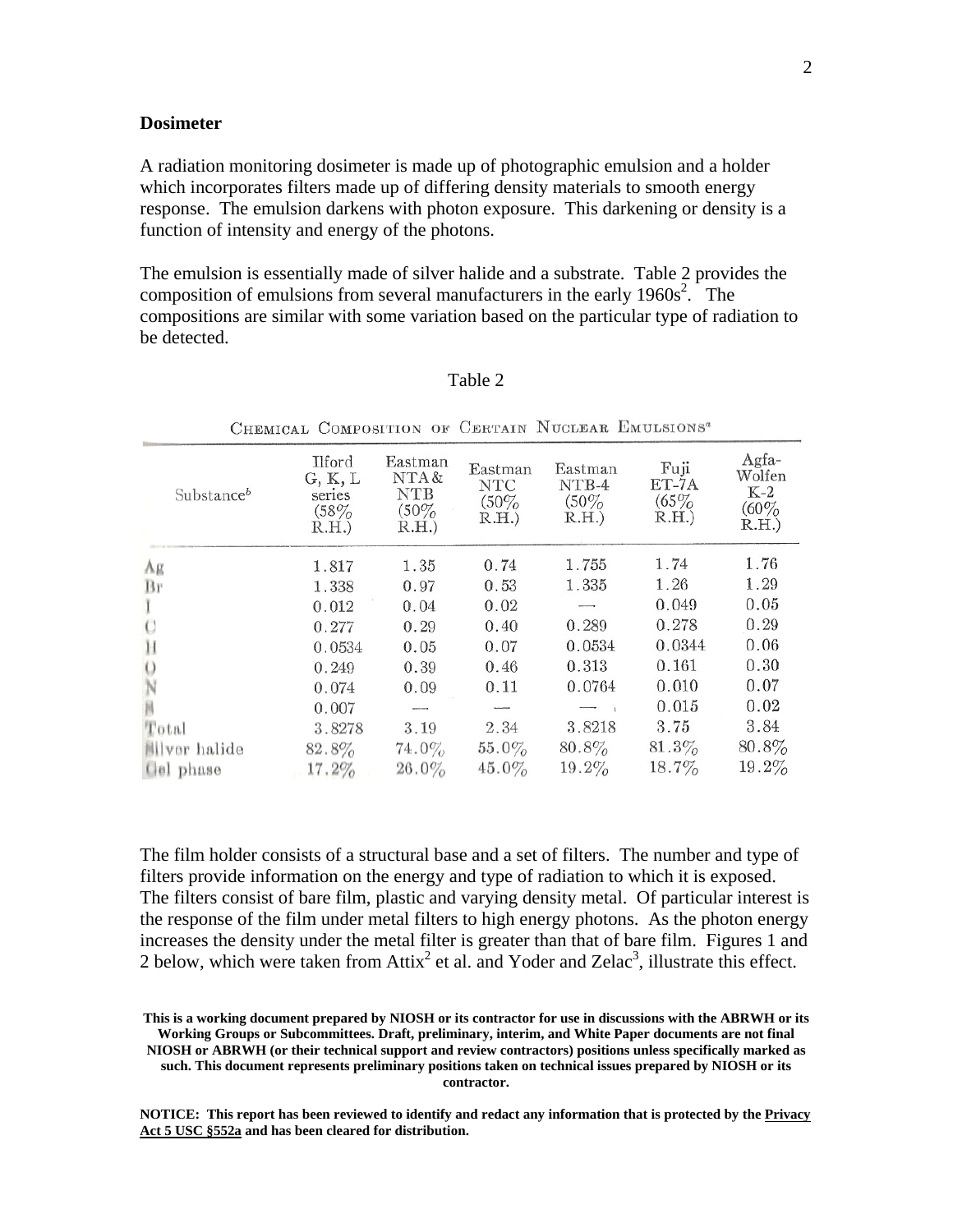

Film response with 0.020 inch tantalum filter (adapted from Brady and Iverson 1968)

This is a working document prepared by NIOSH or its contractor for use in discussions with the ABRWH or its Working Groups or Subcommittees. Draft, preliminary, interim, and White Paper documents are not final NIOSH or ABRWH (or their technical support and review contractors) positions unless specifically marked as **such. This document represents preliminary positions taken on technical issues prepared by NIOSH or its contractor.**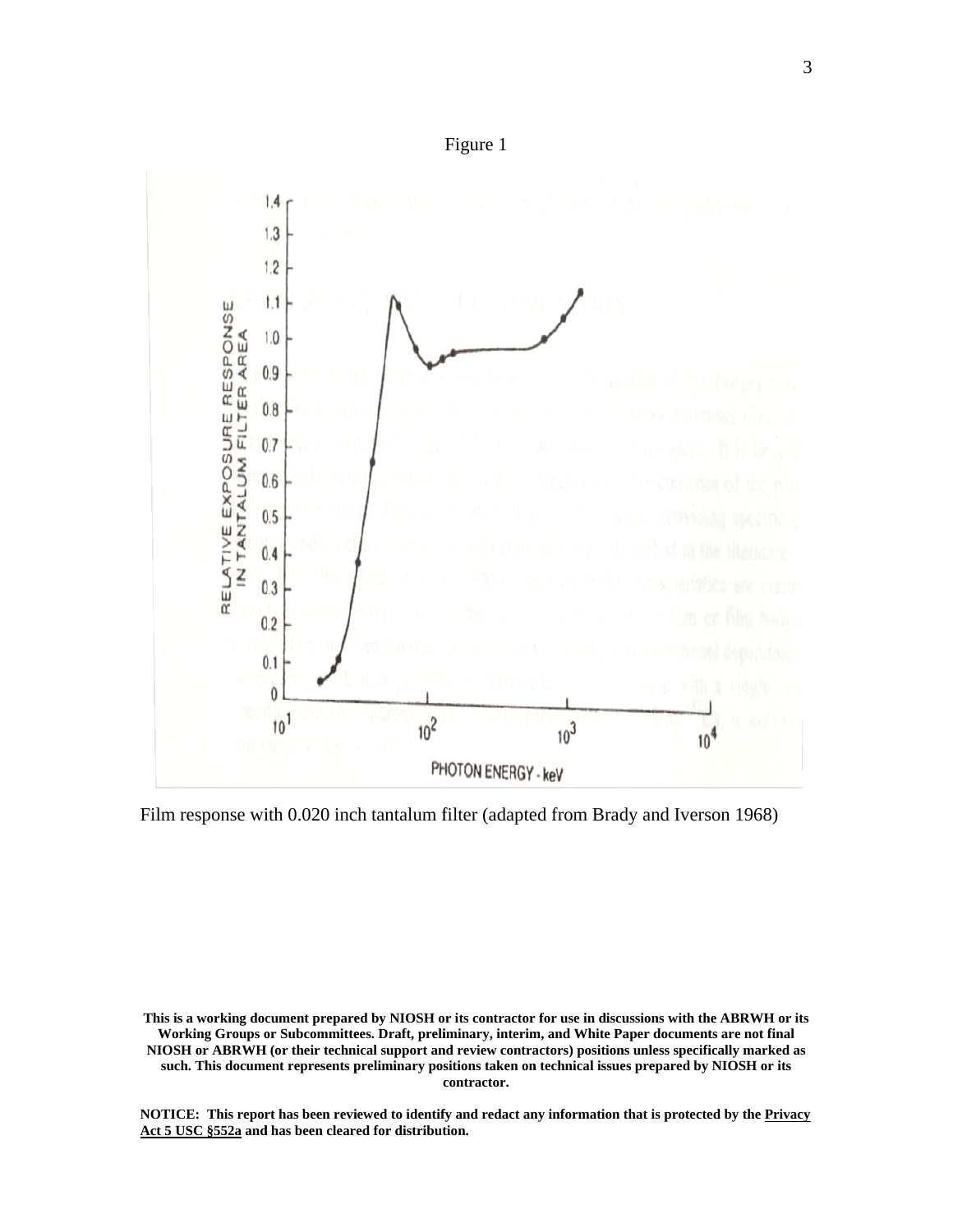Figure 2



Jones,  $1963)^2$ Relative sensitivity of Kodak RM film as a function of photon energy and angle of incidence of radiation. Film under filter of 0.71 mm Sn plus 0.31 mm Pb. (Heard and

In Figure 2, the normal incidence exposure  $(0^0)$ , as well as the other angles of incidence, shows the relative sensitivity increasing under the metal filter (Sn-Pb) as a function photon energy. The similar response can be seen in Figure 1 for a different type of metal filter (Ta). This effect is due, in part to the increase of the pair production interaction coefficient with photon energy and atomic number.

This is a working document prepared by NIOSH or its contractor for use in discussions with the ABRWH or its Working Groups or Subcommittees. Draft, preliminary, interim, and White Paper documents are not final **NIOSH** or ABRWH (or their technical support and review contractors) positions unless specifically marked as **such. This document represents preliminary positions taken on technical issues prepared by NIOSH or its contractor.**